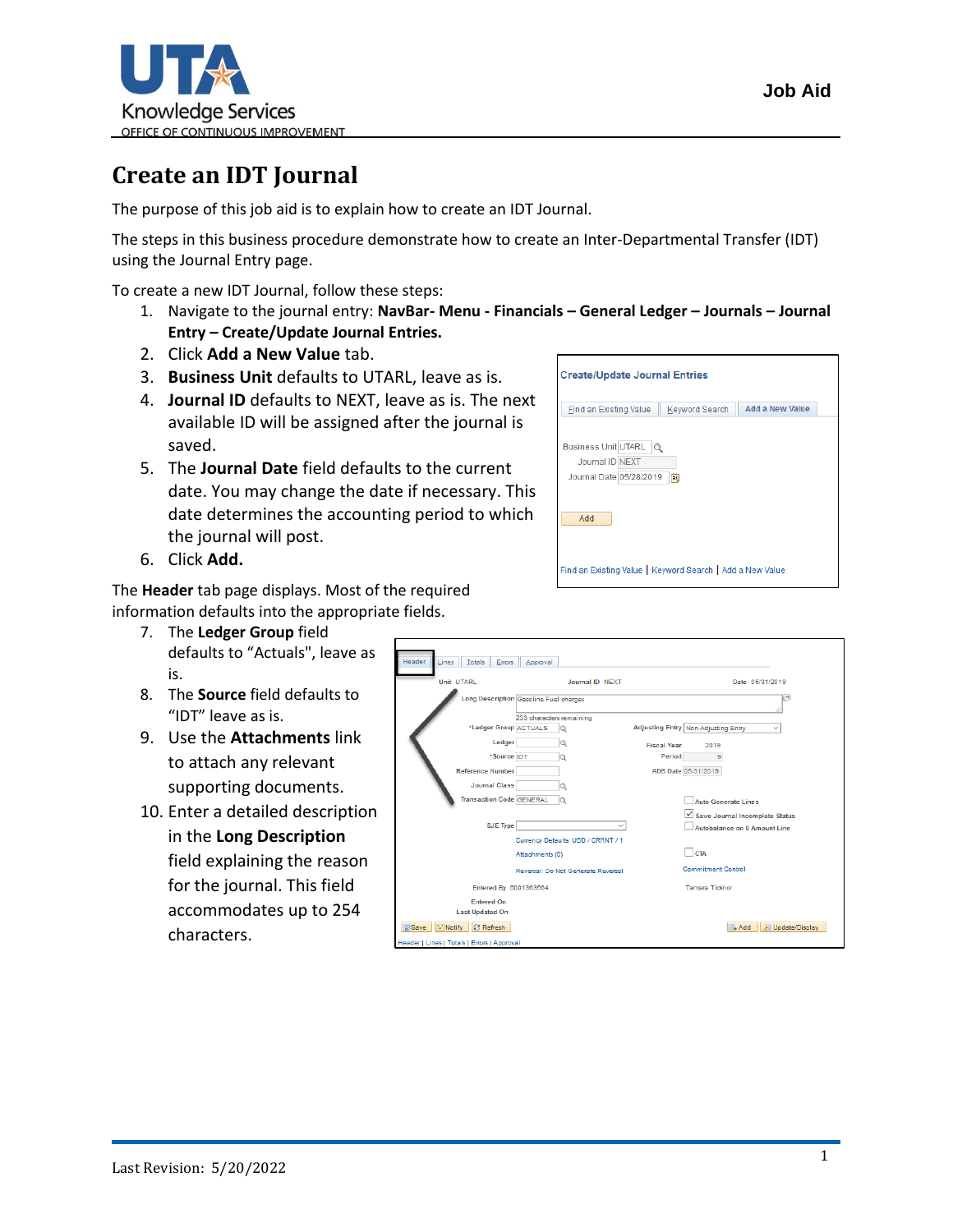

- 11. Click the **Lines** tab.
- 12. Enter the Cost Center or Project that you want to use for the journal line into the **SpeedType**  field.
- 13. Press Tab or Enter to auto-populate the remaining required chartfield strings.
- 14. Enter or lookup the **Account** type for the journal line. This code is used to identify the nature of the transaction. Revenue account types start with a 4.

| Header       | Lines                | $E$ mors<br>Totals                          | Approval              |          |                     |       |              |                                   |          |                                     |                |                        |                |                       |
|--------------|----------------------|---------------------------------------------|-----------------------|----------|---------------------|-------|--------------|-----------------------------------|----------|-------------------------------------|----------------|------------------------|----------------|-----------------------|
|              | <b>Unit UTARL</b>    |                                             | Journal ID NEXT       |          |                     |       |              | Date 05/31/2019                   |          |                                     |                |                        |                |                       |
|              | <b>Template List</b> |                                             |                       |          |                     |       |              | <b>Change Values</b>              |          |                                     |                |                        |                |                       |
|              |                      | Inter/IntraUnit                             | *Process Edit Journal |          |                     |       | $\checkmark$ |                                   | Process  |                                     |                |                        |                |                       |
| $=$ Lines    |                      |                                             |                       |          |                     |       |              |                                   |          |                                     |                | Personalize   Find   2 |                |                       |
| Select       | Line                 | *Unit                                       | SpeedType             |          | Account             | Fund  | Dept         | <b>Cost Center</b>                | Function | Program                             |                | PC Bus Unit            | Proje          |                       |
| $\Box$       | $\vert$ 1            | <b>UTARL</b>                                | 310172                | $\alpha$ | 42201               | 3105Q | 320105       | 310172 Q 700                      |          | Q                                   |                | Q                      |                |                       |
|              |                      | $\langle$                                   |                       |          |                     |       |              |                                   |          |                                     |                |                        | $\rightarrow$  |                       |
| Lines to add |                      | $\overline{\mathbb{D}}$<br>$+$<br>$=$       |                       |          |                     |       |              |                                   |          |                                     |                |                        |                |                       |
| $=$ Totals   |                      |                                             |                       |          |                     |       |              | Personalize   Find   View All   2 |          |                                     | First <b>4</b> |                        |                | <b>Account</b> -TypeN |
| Unit         | <b>Total Lines</b>   |                                             |                       |          | <b>Total Debits</b> |       |              |                                   |          | <b>Total Credits</b> Journal Status | Budge          |                        | <b>1XXXXII</b> | Assets¤               |
| <b>UTARL</b> | и                    |                                             |                       |          |                     | 0.00  |              |                                   | 600.00   | T                                   |                |                        | <b>2XXXXX</b>  | Liabilities¤          |
| Save         |                      | <b>E</b> Notify <b>C</b> Refresh            |                       |          |                     |       |              |                                   |          |                                     | Add 2U         |                        | <b>3XXXXX</b>  | <b>Fund-Equity¤</b>   |
|              |                      | Header   Lines   Totals   Errors   Approval |                       |          |                     |       |              |                                   |          |                                     |                |                        | 4XXXXX         | Revenue¤              |
|              |                      |                                             |                       |          |                     |       |              |                                   |          |                                     |                |                        | 5XXXX¤         | Expense - Payroll¤    |
|              |                      |                                             |                       |          |                     |       |              |                                   |          |                                     |                |                        | <b>6XXXXX</b>  | Expense-Non-payroll¤  |
|              |                      |                                             |                       |          |                     |       |              |                                   |          |                                     |                |                        | <b>7XXXXX</b>  | Transfers¤            |
|              |                      |                                             |                       |          |                     |       |              |                                   |          |                                     |                |                        | <b>SXXXXX</b>  | Capital Assets¤       |
|              |                      |                                             |                       |          |                     |       |              |                                   |          |                                     |                |                        | <b>9XXXXX</b>  | Suspense¤             |

Scroll to the right to the **Amount** Field.

15. Enter the journal line amount as a **negative (-).**

16. Click the "+"  $\lfloor \frac{\text{Lines to add}}{n} \rfloor$   $\lfloor \frac{m}{n} \rfloor$  button to add more lines as necessary.

| Header                          | <b>Lines</b><br>Totals<br>Errors                                     | Approval              |                         |                         |                                         |                                 |                        |
|---------------------------------|----------------------------------------------------------------------|-----------------------|-------------------------|-------------------------|-----------------------------------------|---------------------------------|------------------------|
|                                 | <b>Unit UTARL</b><br><b>Template List</b>                            | Journal ID NEXT       |                         |                         | Date 05/31/2019<br><b>Change Values</b> |                                 |                        |
|                                 | Inter/IntraUnit                                                      | *Process Edit Journal |                         | $\checkmark$            | <b>Process</b>                          |                                 |                        |
| $=$ Lines                       |                                                                      |                       |                         |                         |                                         |                                 | Personalize   Find   2 |
| <b>Select</b>                   | <b>An Type</b><br>Line                                               | Affiliate             | Fund<br>Amount<br>Affil | <b>Budget Date</b>      | Reference                               | <b>Journal Line Description</b> | PC St                  |
|                                 | $\circ$                                                              | lQ                    |                         | $-600.00$<br>05/31/2019 |                                         | General SS                      | Not D                  |
|                                 | $\checkmark$                                                         |                       |                         |                         |                                         |                                 | $\rightarrow$          |
| <b>Lines to add</b>             | īī<br>$\overline{+}$<br>$=$                                          |                       |                         |                         |                                         |                                 |                        |
| $\overline{\phantom{a}}$ Totals |                                                                      |                       |                         |                         | Personalize   Find   View All   2       |                                 | First 1 of 1 D Last    |
| Unit                            | <b>Total Lines</b>                                                   |                       | <b>Total Debits</b>     |                         | <b>Total Credits</b>                    | <b>Journal Status</b>           | <b>Budget Status</b>   |
| <b>UTARL</b>                    | 1                                                                    |                       | 0.00                    |                         | 600.00                                  | т                               | N                      |
| Save                            | C Refresh<br>PINotify<br>Header   Lines   Totals   Errors   Approval |                       |                         |                         |                                         | $\rightarrow$ Add               | Update/Display         |

- 17. The **Reference** field is optional. It could be used for tracking purposes like an invoice number.
- 18. The **Journal Line Description** field is optional. Use it to enter a meaningful description if needed. If left blank, it defaults with a description of the "GL Account" that was entered.
- 19. The **An Type** (Analysis Type) field is used to categorize transactions for **Project Costing** *(Grant or Plant Fund) to a journal line, you must enter the appropriate Analysis Type code.* 
	- Enter "**GLR**" if the journal line involves a revenue account type a "4" number.
	- Enter "**GLE**" if using an expenditure account type a "6" number.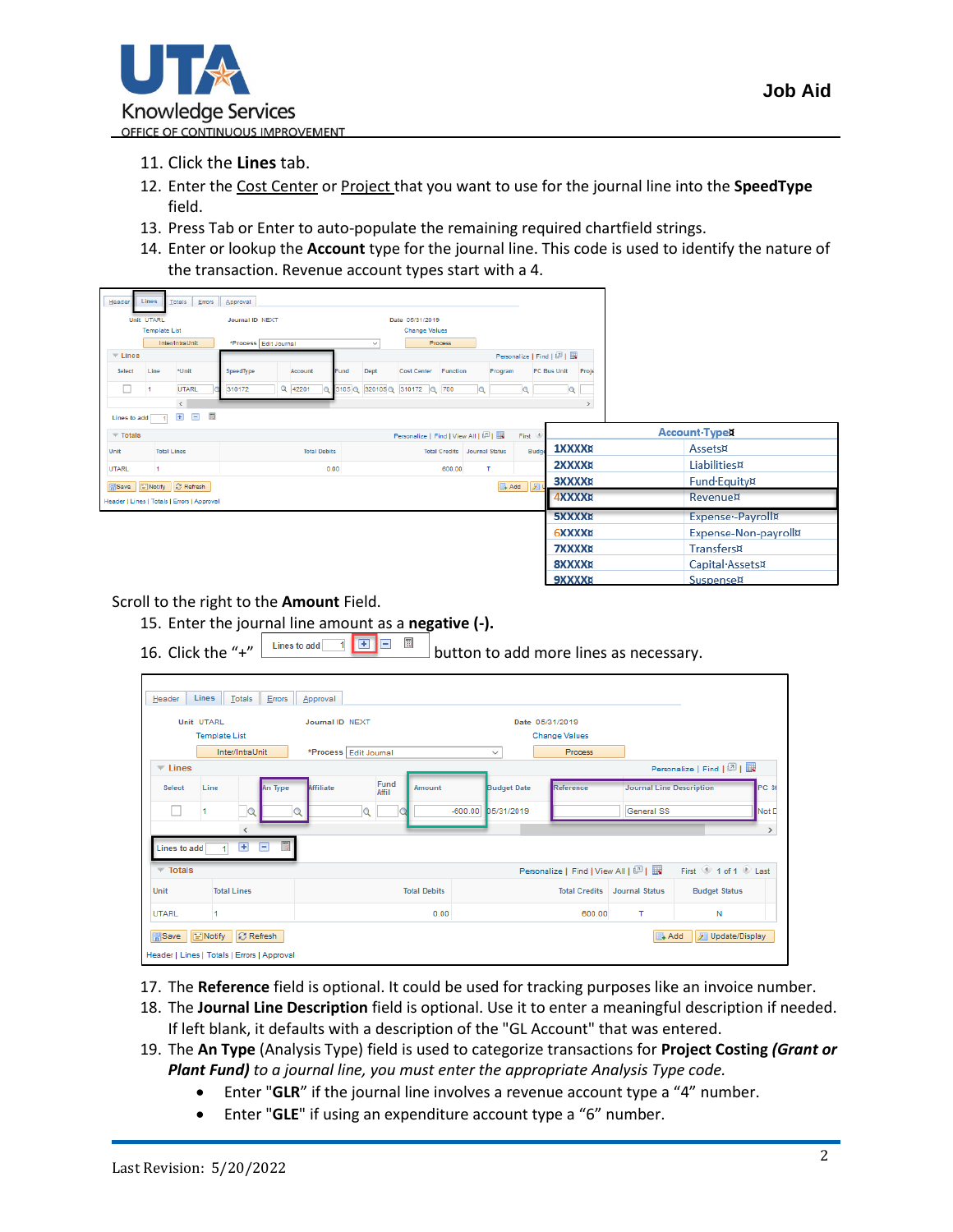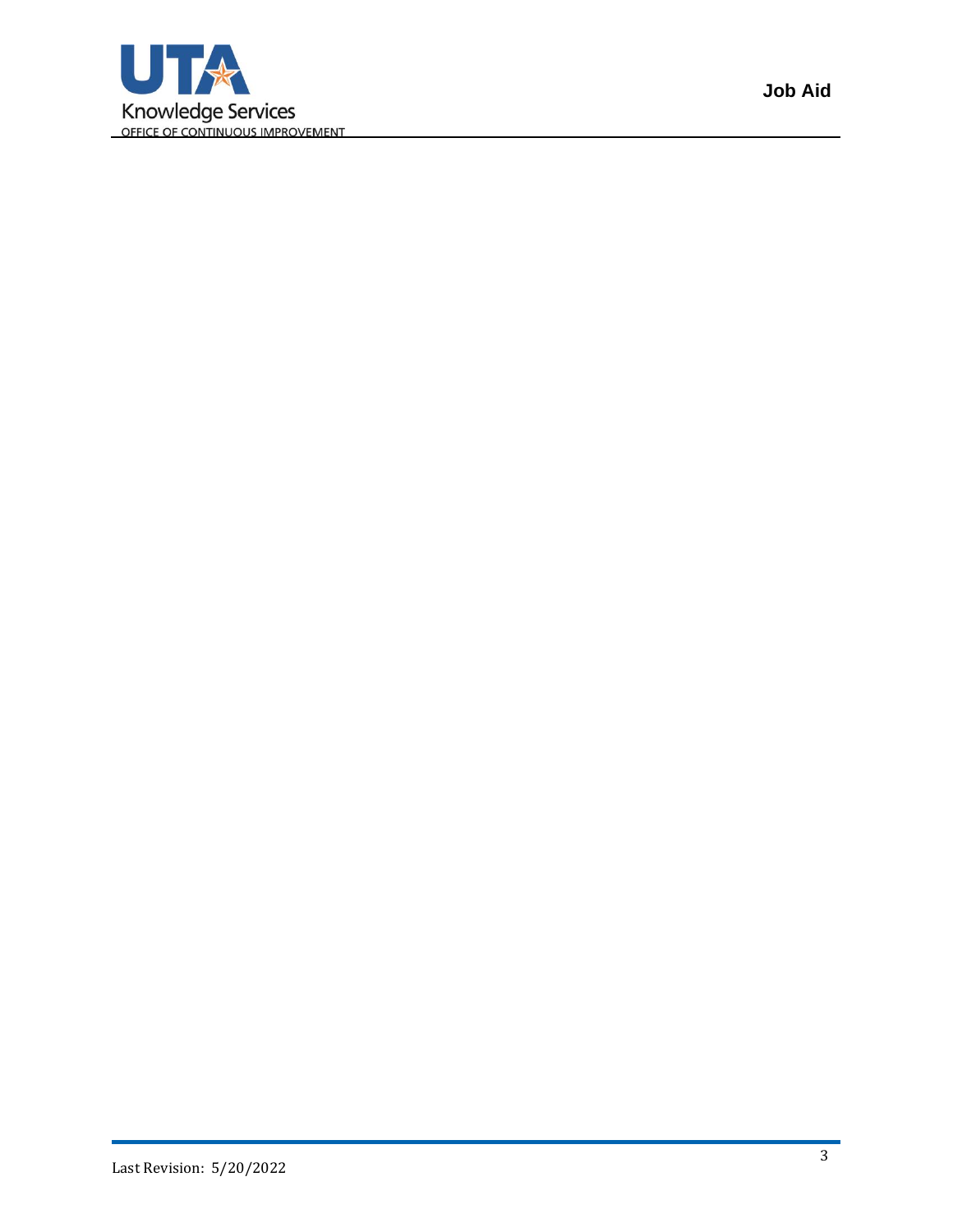

## **Enter Expense Lines**

- 20. Click the "+"  $\frac{Lines\ to\ add\ }{1}$   $\boxed{E}$   $\boxed{E}$  button to add a new line.
- 21. Enter the Cost Center or Project that you want to use for the journal line into the **SpeedType**  field.
- 22. Press Tab or Enter to auto-populate the remaining required chartfield strings.
- 23. Enter or lookup the **Account** type for the journal line. This code is used to identify the nature of the transaction. The expense line usually starts with a 6.

| Header                          | Lines                   | Totals                                      | Errors                                | Approval        |   |           |                     |                      |                          |                    |                          |                 |          |          |                        |       |  |
|---------------------------------|-------------------------|---------------------------------------------|---------------------------------------|-----------------|---|-----------|---------------------|----------------------|--------------------------|--------------------|--------------------------|-----------------|----------|----------|------------------------|-------|--|
|                                 | Unit UTARL              |                                             |                                       | Journal ID NEXT |   |           |                     |                      |                          | Date 05/31/2019    |                          |                 |          |          |                        |       |  |
| <b>Template List</b>            |                         |                                             |                                       |                 |   |           |                     | <b>Change Values</b> |                          |                    |                          |                 |          |          |                        |       |  |
|                                 |                         | Inter/IntraUnit                             | *Process Edit Journal<br>$\checkmark$ |                 |   |           |                     |                      |                          |                    | Process                  |                 |          |          |                        |       |  |
| $=$ Lines                       |                         |                                             |                                       |                 |   |           |                     |                      |                          |                    |                          |                 |          |          | Personalize   Find   2 |       |  |
| <b>Select</b>                   | Line                    | *Unit                                       |                                       | SpeedType       |   | Account   |                     | Fund                 | <b>Dept</b>              | <b>Cost Center</b> |                          | <b>Function</b> |          | Program  | <b>PC Bus Unit</b>     | Proje |  |
|                                 |                         | <b>UTARL</b>                                |                                       | 310172          | Q | 42201     |                     | 3105 Q               | 320105                   | 310172 Q           |                          | 700             | $\alpha$ | Q        | Q                      |       |  |
|                                 | $\overline{2}$          | UTARL                                       |                                       | 470086          |   | Q   63007 |                     |                      | 4200 Q 315203 Q 470086 Q |                    |                          | 500             | $\alpha$ | $\Omega$ | $\circ$                |       |  |
| $\langle$                       |                         |                                             |                                       |                 |   |           |                     |                      | <b>Account-TypeII</b>    |                    |                          |                 |          |          |                        |       |  |
| Lines to add                    |                         | $\pm$<br>$=$                                | T                                     |                 |   |           |                     |                      |                          |                    | <b>1XXXXX</b><br>Assets¤ |                 |          |          |                        |       |  |
| $\overline{\phantom{a}}$ Totals |                         |                                             |                                       |                 |   |           |                     |                      |                          | Personalize        |                          | 2XXXXX          |          |          | Liabilities¤           |       |  |
| Unit                            |                         | <b>Total Lines</b>                          |                                       |                 |   |           | <b>Total Debits</b> |                      |                          |                    |                          | <b>3XXXXX</b>   |          |          | <b>Fund-Equity¤</b>    |       |  |
|                                 |                         |                                             |                                       |                 |   |           |                     |                      |                          |                    | <b>4XXXXX</b>            |                 |          |          | Revenue¤               |       |  |
| <b>UTARL</b>                    | $\overline{\mathbf{2}}$ |                                             |                                       |                 |   |           | 0.00                |                      |                          |                    |                          | 5XXXXX          |          |          | Expense - Pavroll¤     |       |  |
| <b>Save</b>                     | F Notify                | <b>C</b> Refresh                            |                                       |                 |   |           |                     |                      |                          |                    |                          | <b>6XXXXX</b>   |          |          | Expense-Non-payroll¤   |       |  |
|                                 |                         | Header   Lines   Totals   Errors   Approval |                                       |                 |   |           |                     |                      |                          |                    |                          | <b>7XXXXX</b>   |          |          | Transfers¤             |       |  |
|                                 |                         |                                             |                                       |                 |   |           |                     |                      |                          |                    |                          | <b>SXXXXX</b>   |          |          | Capital Assets¤        |       |  |
|                                 |                         |                                             |                                       |                 |   |           |                     |                      |                          |                    |                          | <b>AXXXXA</b>   |          |          | Susnensett             |       |  |

- 24. Scroll to the right to the **Amount** field. Enter the journal line amount. Click the "+" button to add more lines as necessary.
- 25. Click the **Calculate Amounts** button to update the total debit and credits. (These amounts should match).

|                                 | Unit UTARL           |                         |         |   | Journal ID NEXT |                       |                     |                  |         |                      | Date 05/31/2019                   |                       |                        |         |
|---------------------------------|----------------------|-------------------------|---------|---|-----------------|-----------------------|---------------------|------------------|---------|----------------------|-----------------------------------|-----------------------|------------------------|---------|
|                                 | <b>Template List</b> |                         |         |   |                 |                       |                     |                  |         |                      | <b>Change Values</b>              |                       |                        |         |
|                                 |                      | Inter/IntraUnit         |         |   |                 | *Process Edit Journal |                     |                  |         | $\sim$               | Process                           |                       |                        |         |
| $=$ Lines                       |                      |                         |         |   |                 |                       |                     |                  |         |                      |                                   |                       | Personalize   Find   2 |         |
| <b>Select</b>                   | Line                 | 'n                      | Project |   | Activity        |                       | An Type             | <b>Affiliate</b> |         | Fund<br><b>Affil</b> | Amount                            | <b>Budget Date</b>    | Reference              | Journal |
|                                 | $\overline{1}$       | $\overline{\mathsf{R}}$ |         | Θ |                 | O                     |                     |                  | Θ       |                      | $-600.00$                         | 05/31/2019            |                        | Genera  |
|                                 | 3                    | $\overline{Q}$          |         |   |                 |                       |                     |                  | $\circ$ |                      | 600.00                            | 05/31/2019            |                        | Fuels & |
| Lines to add                    |                      | $\,$ $\,$<br>$+$        | E<br>E  |   |                 |                       |                     |                  |         |                      |                                   |                       |                        | Y.      |
| $\overline{\phantom{a}}$ Totals |                      |                         |         |   |                 |                       |                     |                  |         |                      | Personalize   Find   View All   8 |                       | First 1 of 1 Last      |         |
| Unit                            |                      | <b>Total Lines</b>      |         |   |                 |                       | <b>Total Debits</b> |                  |         |                      | <b>Total Credits</b>              | <b>Journal Status</b> | <b>Budget Status</b>   |         |
| <b>UTARL</b>                    | 2                    |                         |         |   |                 |                       |                     | 600.00           |         |                      | 600.00                            | т                     | N                      |         |

26. Click the **Save** button.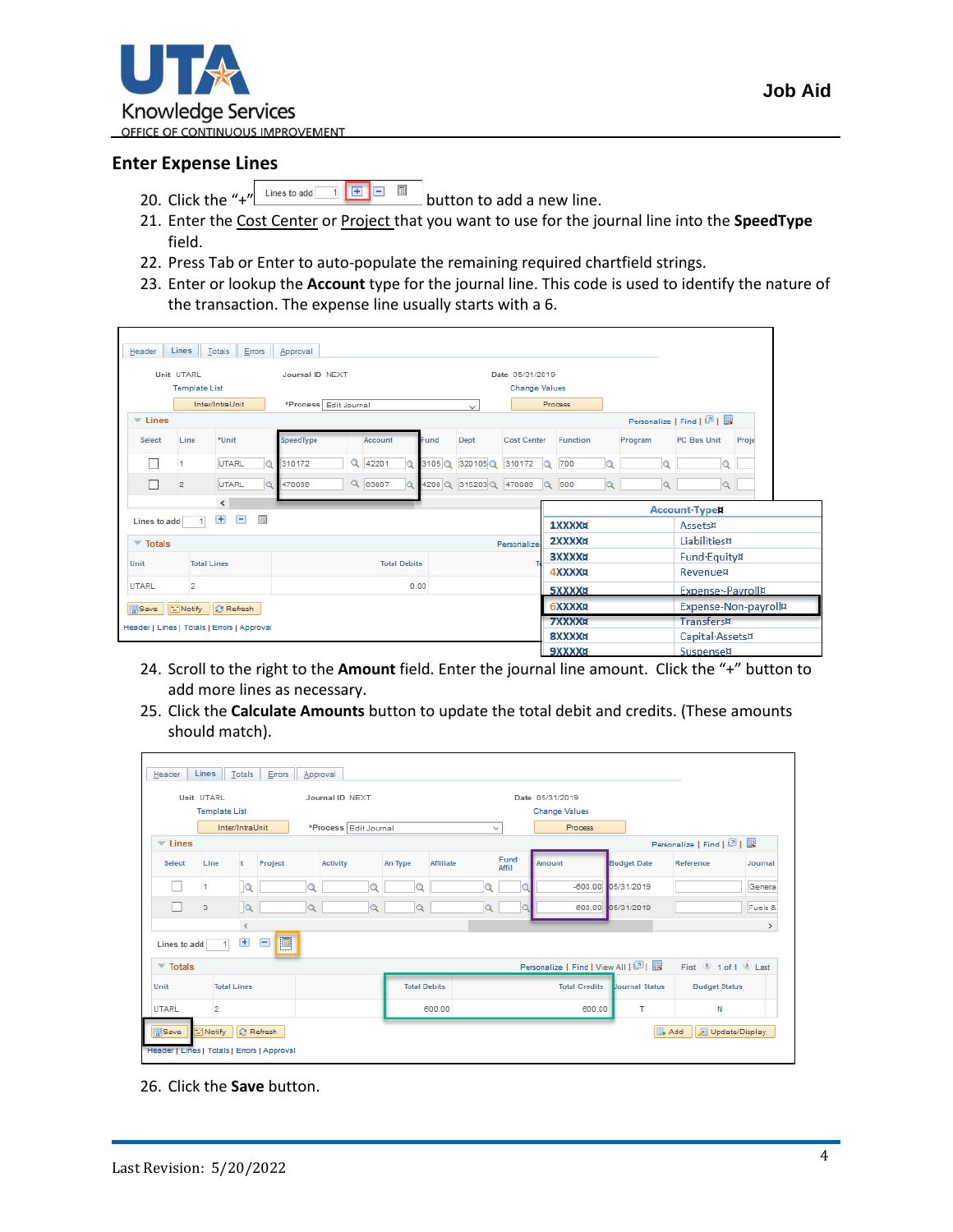

## This pop-up message may display:

|               | Message                                                                          |
|---------------|----------------------------------------------------------------------------------|
| 26. Click OK. |                                                                                  |
|               | Journal 0000199440 is saved with incomplete status. (5210,23)                    |
|               | This journal cannot be edited or posted until you change its status to complete. |
|               | --------------------------                                                       |

27. Select "**Edit Journal**" from the Process menu drop-down list. This is usually the default value. 28. Click the **Process** button.

|                                 | Unit UTARL     |                    |          |   | Journal ID 0000199440 |          |                     |                  |          | Date 05/31/2019 |                                   |                    |                        |                      |
|---------------------------------|----------------|--------------------|----------|---|-----------------------|----------|---------------------|------------------|----------|-----------------|-----------------------------------|--------------------|------------------------|----------------------|
| <b>Template List</b>            |                |                    |          |   | Search Criteria       |          |                     |                  |          | Change Values   |                                   |                    |                        |                      |
| Inter/IntraUnit                 |                |                    |          |   | *Process Edit Journal |          |                     |                  |          | $\checkmark$    | Process                           |                    | 国堂<br>Line             | $2 \n\in \mathbb{Z}$ |
| $\overline{\phantom{a}}$ Lines  |                |                    |          |   |                       |          |                     |                  |          |                 |                                   |                    | Personalize   Find   2 | R                    |
| Select                          | Line           | Ħ                  | Project  |   | Activity              |          | An Type             | <b>Affiliate</b> |          | Fund<br>Affil   | Amount                            | <b>Budget Date</b> | Reference              | Journal              |
|                                 | 1              | $\alpha$           |          | Ō |                       | lo       | Q                   |                  | $\Omega$ | Q               | $-600.00$                         | 05/31/2019         |                        | General              |
| п                               | 3              | $\overline{Q}$     |          | Q |                       | $\alpha$ | Q                   |                  | $\Omega$ | Ō               |                                   | 600.00 05/31/2019  |                        | Fuels &              |
|                                 |                | $\hat{<}$          |          |   |                       |          |                     |                  |          |                 |                                   |                    |                        | $\rightarrow$        |
| Lines to add                    |                | $+$                | Б<br>$=$ |   |                       |          |                     |                  |          |                 |                                   |                    |                        |                      |
| $\overline{\phantom{a}}$ Totals |                |                    |          |   |                       |          |                     |                  |          |                 | Personalize   Find   View All   2 |                    | First 1 of 1 D Last    |                      |
| Unit                            |                | <b>Total Lines</b> |          |   |                       |          | <b>Total Debits</b> |                  |          |                 | <b>Total Credits</b>              | Journal Status     | <b>Budget Status</b>   |                      |
| <b>UTARL</b>                    | $\overline{2}$ |                    |          |   |                       |          |                     | 600.00           |          |                 | 600.00                            | $\mathbf{T}$       | N                      |                      |

## This pop-up message displays.

29. Click **OK**.



30. Click **Yes** to the next pop-up message shown below:

| Message                                                                                                                                                                                                                                                                                   |
|-------------------------------------------------------------------------------------------------------------------------------------------------------------------------------------------------------------------------------------------------------------------------------------------|
| Would you like to wait for confirmation that the Edit process has completed? (5010,465)                                                                                                                                                                                                   |
| Your request is currently in process. If you choose to wait, once the process has completed, you will be returned to the updated Journal. If you choose not to wait, please check the Process Monitor to verify<br>that the scheduled process has completed before accessing the Journal. |
| Yes.<br>No.                                                                                                                                                                                                                                                                               |